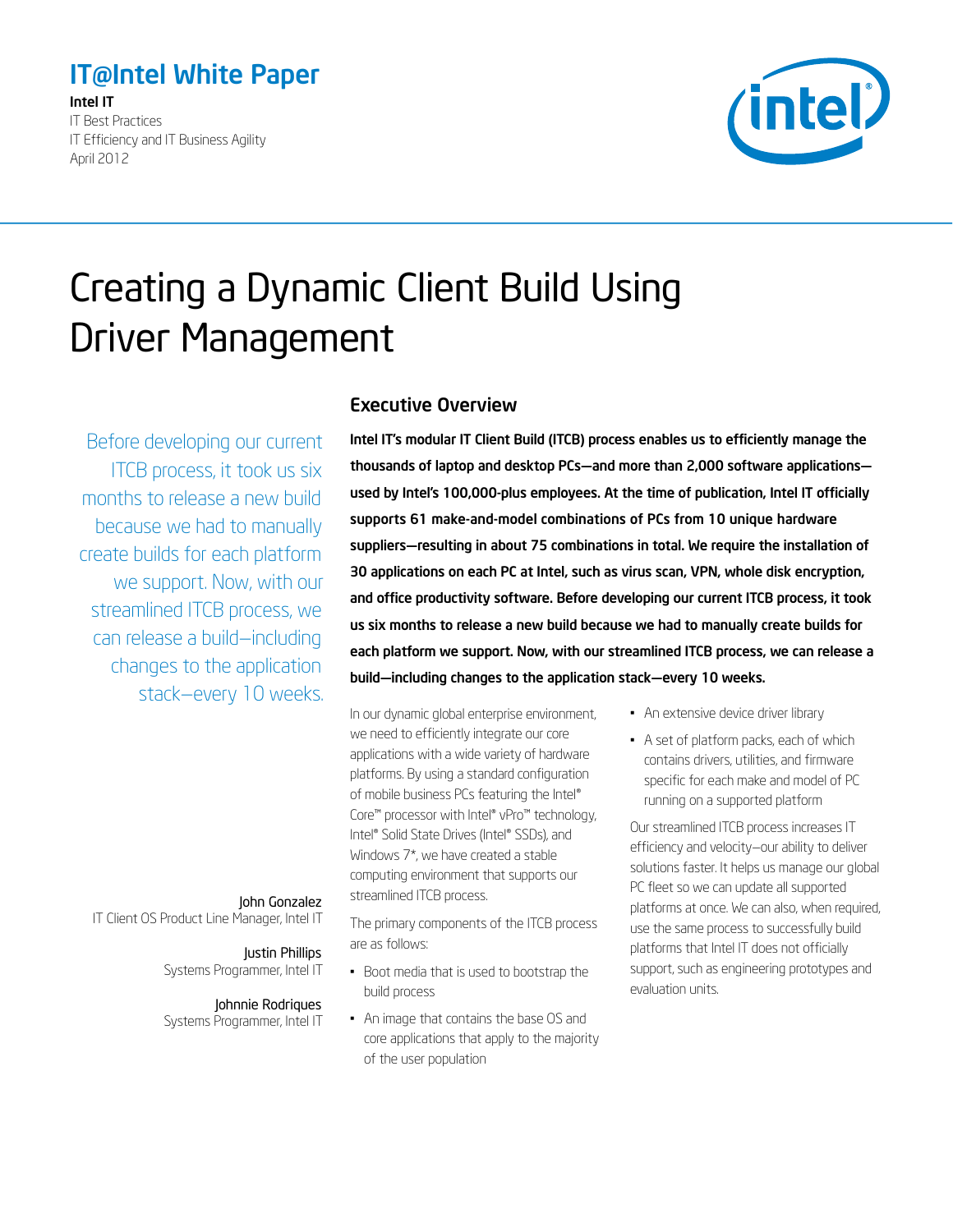#### **Contents**

| <b>IT Client Build (ITCB)</b> |
|-------------------------------|
|                               |
|                               |
|                               |
|                               |
| An Inclusive Build Process 4  |
|                               |
|                               |
|                               |

# **IT@INTEL**

The IT@Intel program connects IT professionals around the world with their peers inside our organization – sharing lessons learned, methods and strategies. Our goal is simple: Share Intel IT best practices that create business value and make IT a competitive advantage. Visit us today at [www.intel.com/IT](http://www.intel.com/IT) or contact your local Intel representative if you'd like to learn more.

# Business Challenge

With more than 100,000 employees using more than 2,000 applications on one or more PCs to perform their jobs, Intel's PC fleet is large and complex. At the time of publication, Intel IT officially supports 61 make-andmodel combinations of PCs, 10 unique hardware suppliers, and two OSs resulting in about 75 combinations in total. The core application stack consists of 30 applications that must be installed on each computer at Intel, such as virus scan, VPN, whole disk encryption, and office productivity software. In our dynamic global enterprise environment, we need to efficiently create a cohesive unit out of the hardware, OS, and enterprise applications.

In addition to the officially supported PC makes and models, there are numerous non‑standard systems in use across Intel, such as engineering prototypes and evaluation units. Although not officially supported by Intel IT, these non-standard systems have the same basic requirements as the systems we support officially—they all need a working OS and they must be compliant with information security policies because they are on the Intel network instead of in isolated labs.

In the past, we created a different build for each hardware platform. When we needed to update a version of software, we had to repetitively update each of those builds with exactly the same change. Clearly, we needed an easy, quick, and cost-efficient way to build and upgrade both standard and non-standard platforms.

## **SOLUTION**

By using a standard configuration of mobile business PCs featuring the Intel® Core™ processor with Intel® vPro™ technology, Intel® Solid-State Drives (Intel® SSDs), and Windows 7\*, we have created a stable computing environment that gives Intel employees a positive computing experience. A more significant benefit: This computing environment also supports our streamlined IT Client Build (ITCB) process—increasing IT efficiency and velocity in managing our global PC fleet.

We have developed a single build process where, if a configuration changes, we can update all platforms at once. This makes IT more efficient at deploying builds to all our supported hardware platforms.

### IT Client Build (ITCB) Process Overview

Deciding what image and boot media to use and how to manage drivers and platform packs were part of developing our build process. We had three build images to choose from.

- A thick image typically contains the base OS, plus every application that might be used in every usage scenario of that build. A driver library representing every supported platform is often also included. In physical disk size, this build type creates a very large image because everything is included; a change to any application affects every platform and image.
- A thin image is typically made up of only the base OS and boot-critical drivers. This type of image is very flexible but requires every application, even if it is used by every employee, to be installed in a separate process, which can be repetitive and inefficient.
- • A hybrid image takes the best features of thick and thin images.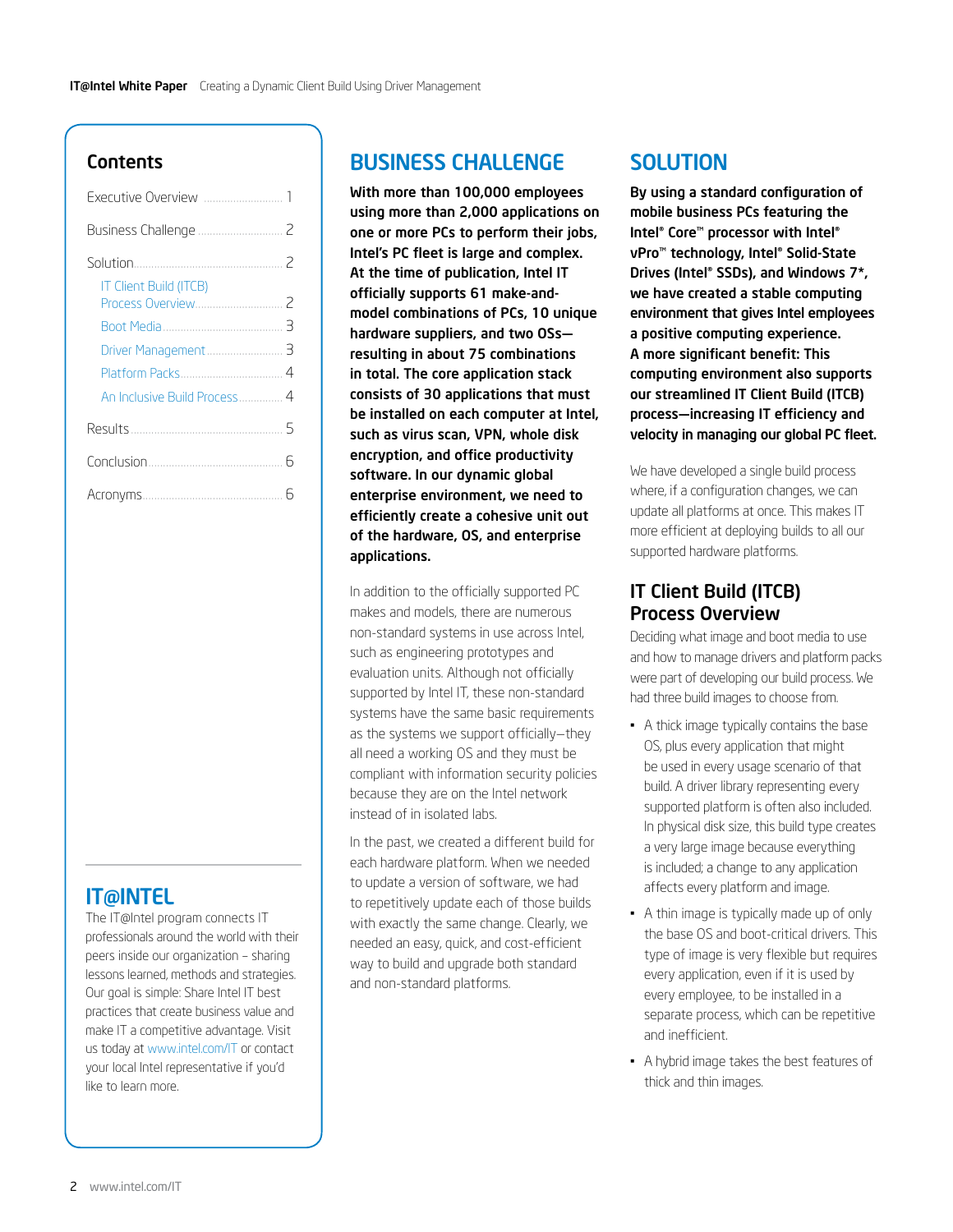<span id="page-2-0"></span>The ITCB process uses a hybrid image, which includes the base OS, Windows in-box drivers<sup>1</sup> required for a particular platform, and core applications that apply to 80 percent or more of the user population.

We augment the image with other drivers from an extensive device driver library, along with a platform pack for each officially supported platform. Each platform pack includes a subset of drivers, utilities, and firmware specific to that platform. Using the ITCB process, illustrated in Figure 1, we can build a platform in as little as 60 minutes.

### Boot Media

To bootstrap the build process, we use boot media based on Windows Preinstallation Environment\* (Windows PE\*) 3.0, which is the lightweight version of Windows 7\*. Boot media can be a CD, USB flash drive, or a network copy accessed through the Windows Preboot

eXecution Environment\* (Windows PXE\*). Regardless of the way the boot media is loaded, identical content is used in every case; only the delivery method changes.

## Driver Management

To make our ITCB process as flexible as possible, we take a unique approach to driver management. We focus first on bootcritical device drivers that are required for a successful build. Then we use a process called driver injection, which copies the required information files (INFs) necessary to support devices found on the system at build time, and one or more reference drivers.

For most systems to successfully complete the build process, the target system must have a mass storage controller (MSC) and a network interface card (NIC) that Windows 7, as released, supports or that one of the many driver packages we integrate into the ITCB process supports.

#### Boot-Critical Device Drivers

Generally, only two categories of bootcritical devices are required to build a Windows-based system using the ITCB process:

- MSC. Enables writing to the hard drive, so we can install the OS on it
- NIC. Enables connecting to the network, so we can access the files and services necessary to complete the build process

When we build a platform, the build process copies all the MSC and NIC drivers included with Windows PE for all the devices supported by Windows 7 at the time Microsoft released it. To increase the flexibility of our build process, we also include a driver set for an external NIC that can be connected to almost any system using the USB port. By adding this driver set, we can successfully build, manage, and secure almost any PC.



Figure 1. The IT Client Build process, which includes a hybrid image combined with drivers from our extensive device driver library and platform packs, supports a wide variety of makes and models of PCs.

<sup>&</sup>lt;sup>1</sup> Microsoft uses the term in-box driver to refer to any driver that is built-in to Windows 7\*.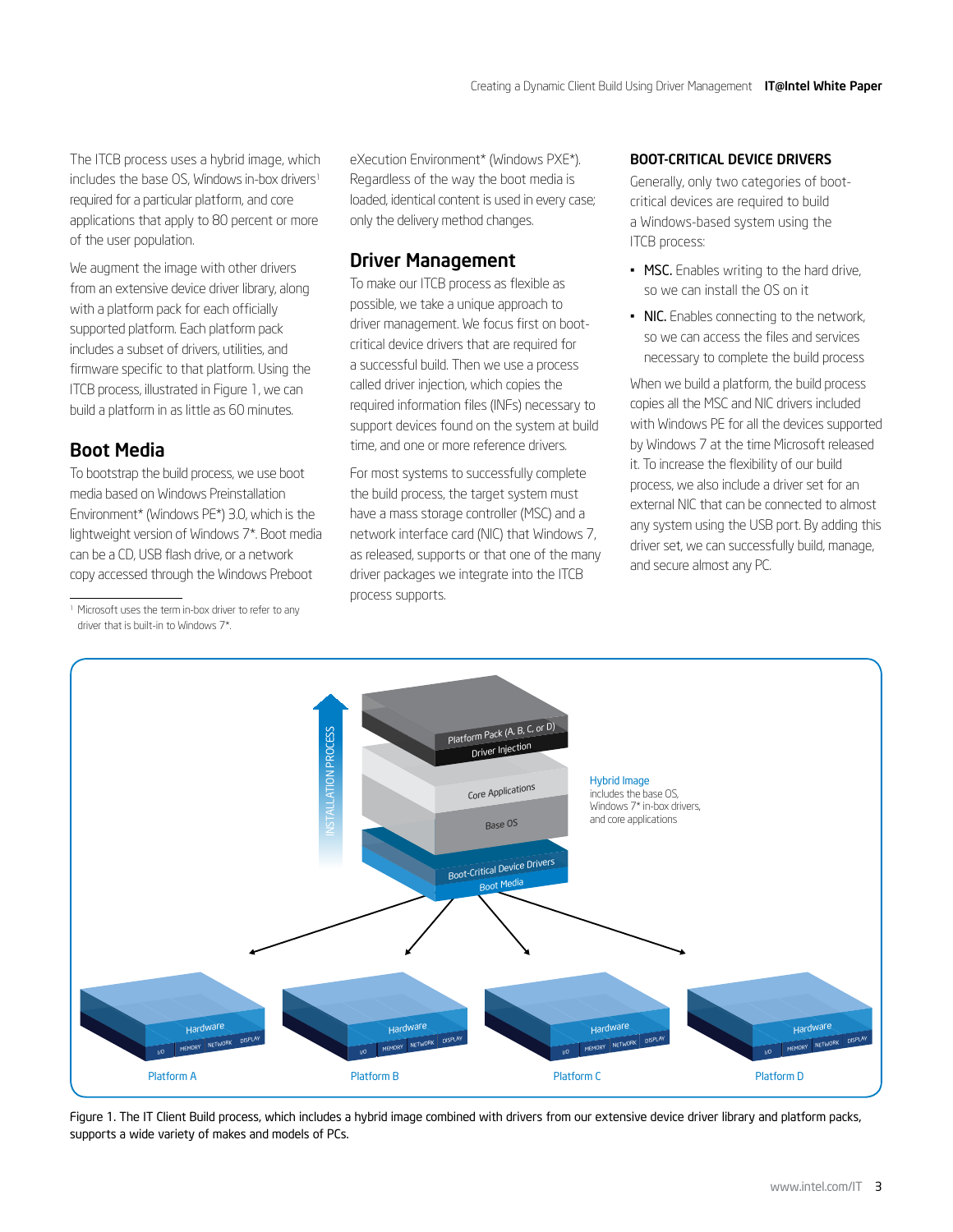#### <span id="page-3-0"></span>Driver Injection and Reference Drivers

We maintain a large driver library with drivers obtained from two sources:

- Device manufacturers, such as the company that manufactures the MSC or the graphics adapter
- • OEMs, the companies that sell the PCs

Just before OS setup, we scan the target platform for devices and use driver injection to copy any matching drivers from our driver library. Some of these drivers supersede existing drivers in Windows PE, while others are completely new.

For certain categories of devices, we use reference drivers, which are drivers sourced from the device manufacturers, not from the OEMs. We have found that device manufacturers update their drivers more often than OEMs do. To prevent the majority of platform performance and stability problems we observed with older drivers, we always get the most up-to-date versions of the following drivers:

- • MSCs
- • NICs
- • Graphics adapters
- Base (motherboard) chipsets

Unlike OEM drivers, which often work with only one OEM-supplied device, reference drivers support many different generations of individual devices. For this reason, we can use reference drivers to build some devices that are not found in Intel IT standard platforms.

The broad compatibility of reference drivers means that we can use a single reference driver to support many different makes and models of PCs, instead of having a separate driver for each combination of make and model that contains the device supported

by the driver. This significantly reduces the number of driver versions that we have to manage, support, test, and deploy.

We have experienced a few minor feature differences when using a reference driver instead of an OEM driver. For example, on some models of PC from a particular supplier, we found that the reference driver, in combination with some models of internal Intel® graphics chipsets, prevents the on-screen brightness indicator from appearing; it does appear when using the OEM driver. These types of issues have been sufficiently minor and infrequent that the overall value of using reference drivers has far outweighed its flaws.

#### Platform Packs

Simply installing the drivers identified as missing in the Windows Device Manager is not enough to create an optimized system. Windows 7 includes in-box drivers for a wide range of devices. Some of these are generic drivers, such as Generic PnP Monitor, and some are device-specific, such as Intel® PRO/1000 T Desktop Adapter.

By design, most in-box drivers give only the base functionality to accommodate the broadest range of devices and configurations. To get more features and better performance, it is common practice to get a driver package from the device manufacturer. Also, because of the nature of the OS release cycle, by the time Windows ships, many of the drivers included in-box for newer devices are already outdated and can cause problems with stability, performance, and battery life. This is why we create a platform pack for each platform we officially support, which we install after we have installed the Windows and reference drivers, so it is not part of the actual build image.

Typically, a platform pack includes every driver provided by the system's OEM, utilities, and firmware, such as BIOS and Intel® Active Management Technology firmware. In contrast, we rarely install all of the utility software that comes with the system; instead, we choose to install only those utilities we believe gives our customers an optimal computing experience, reflecting an ideal balance between PC stability, performance, and battery life.

## An Inclusive Build Process

We have designed the ITCB process so that it does not preclude the building of any computer. The successful build of a system is purely a function of whether we support the appropriate boot-critical devices. Using the ITCB process, we have successfully built netbooks, tablets, convertibles, slates, engineering prototypes, and even specialty devices such as wearable computers and digital signage devices.

While platform packs typically don't exist for non-standard platforms, in certain circumstances installing an existing platform pack can minimize the amount of manual driver installation. If the build process is unable to find a platform pack that matches exactly the make and model of the PC being built, Intel IT can choose a similar platform pack from a list of all platform packs.

In general, we recommend choosing a platform pack that is for a PC from the same OEM and in the same platform family. This increases the likelihood that the platform pack contains similar, or even identical, drivers to those needed by the non-standard platform. We do caution users, however, that for non-standard platforms, the selected platform pack is not considered tested or certified and is not officially supported by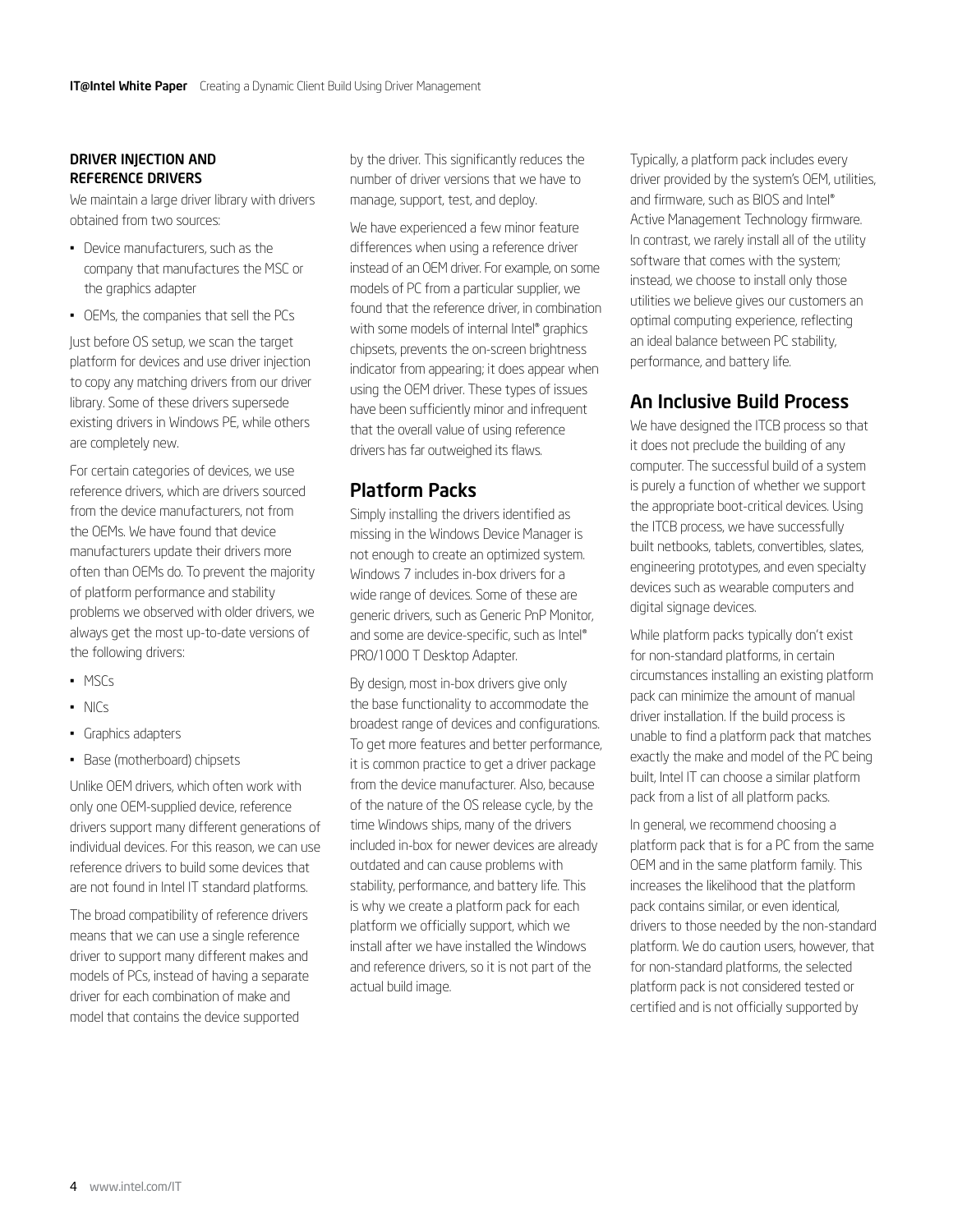<span id="page-4-0"></span>Intel IT. Regardless, the non-standard system can connect to the Intel network, and we support standard office productivity software issues, so long as the hardware isn't the cause of the problems.

In the case of non-standard platforms, after the build is complete, we may need to optimize the system manually by using the Microsoft Windows Update feature to install any updated drivers that are available, and by visiting the OEM's web site to locate missing or updated drivers for the specific make or model of PC being built.

# **RESULTS**

#### The ITCB process works so well that we can complete a build release cycle in less than half the time it used to take.

The ITCB process, including the use of mobile business PCs with a standard configuration offers several benefits.

- Improves IT's velocity-our ability to deliver solutions faster. This improves time to market and Intel's overall competitiveness.
- Increases IT efficiency by being able to do more in less time with fewer resources and fewer errors and incidents.
- • Supports a global environment through automation. The build can be built in any geography, and all results are identical and consistent.
- • Supports IT consumerization and a wide variety of form factors.

As shown in Figure 2, before developing our current ITCB process, it took us six months to release a new build because we had to manually create builds for each platform we support. With our modular and dynamic ITCB process, we can release a build—including changes to the application stack—every 10 weeks. Figure 3 shows our improved release cycle, which includes the following:

- • Three weeks of engineering
- • One week of validation
- Five weeks of quality assurance (QA)
- One week to release to production

We have also created a streamlined fiveweek version of this process for builds that include only new hardware, such as our deployment of Ultrabook™ devices. In this compressed version, the schedule calls for two weeks of engineering, one week of validation, and two weeks of QA.



Figure 2. The IT Client Build process reduced the time it takes to release a build from six months to 10 weeks.



Figure 3. Our release cycle includes three weeks of engineering, one week of validation, five weeks of quality assurance, and one week of release to production.